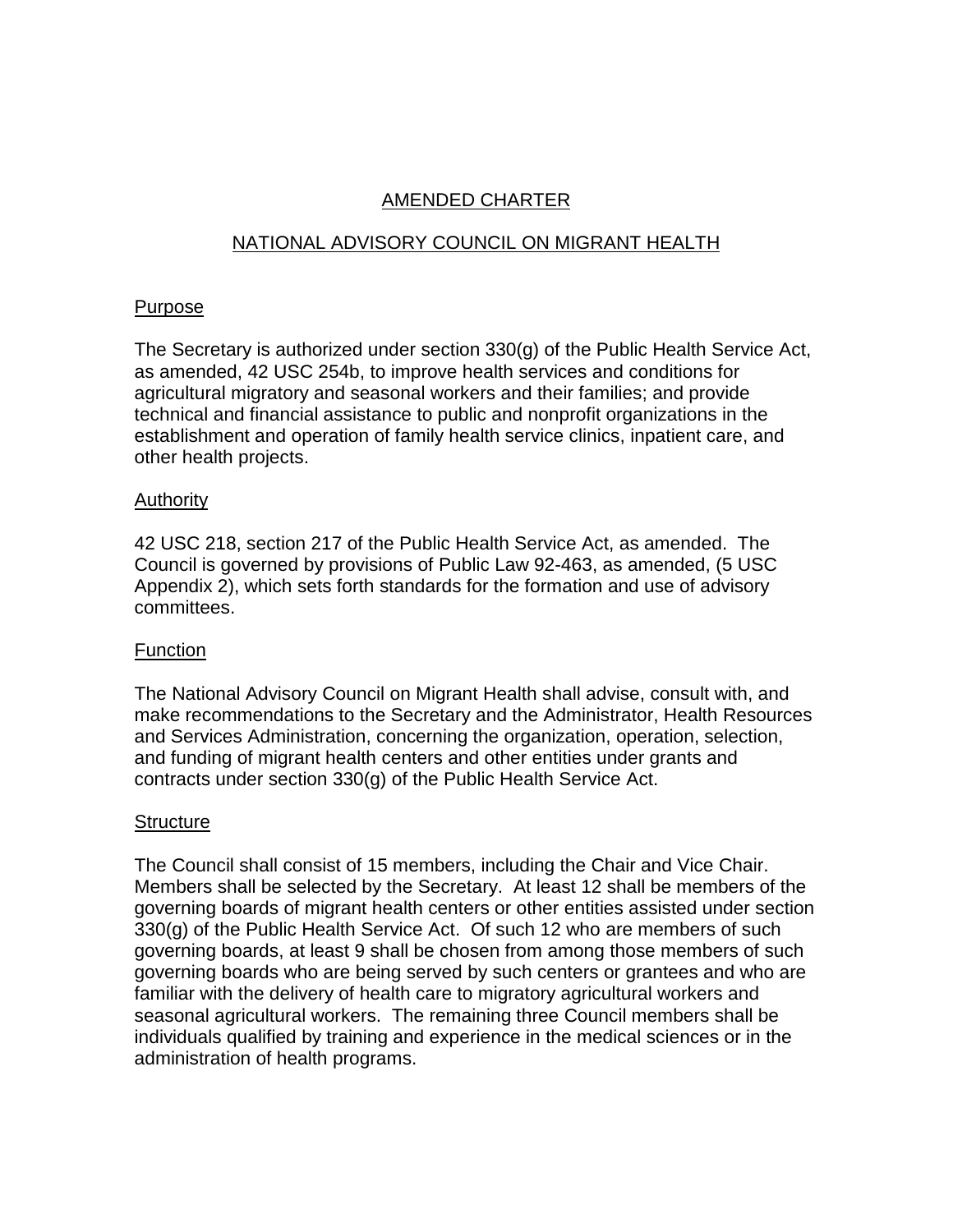Members shall be appointed for terms of 4 years, except that any member appointed to fill a vacancy occurring prior to the expiration of the term for which his predecessor was appointed shall be appointed for the remainder of such term. Members may serve after the expiration of their terms until their successors have taken office, but no longer than 120 days.

Subcommittees composed of members of the Council shall be established to perform specific functions within the Council's jurisdiction. The Department Committee Management Officer will be notified upon the establishment of each of the subcommittees, and will be provided information on its name, membership, function and estimated frequency of meetings.

Management and support services shall be provided by the Migrant Health Program, Bureau of Primary Health Care, Health Resources and Services Administration.

#### **Meetings**

Meetings shall be held at least two times per year at the call of the Chair, with the advance approval of a Government Official who shall also approve the agenda. A Government official shall be present at all meetings.

Meetings shall be open to the public, except as determined otherwise by the Secretary or other official to whom the authority has been delegated. Notice of all meetings shall be given to the public.

Meetings shall be conducted, and records of the proceedings kept, as required by applicable laws and departmental regulations.

#### **Compensation**

Members who are not full-time Federal employees shall be paid at the rate of \$200 per day including travel time, plus per diem and travel expenses in accordance with Standard Government Travel Regulations.

#### Annual Cost Estimate

Estimated annual cost for operating the Council, including compensation and travel expenses for members but excluding staff support, is \$175,007. Estimated annual person-years of support staff required is .9, at an estimated annual cost of \$72,451.